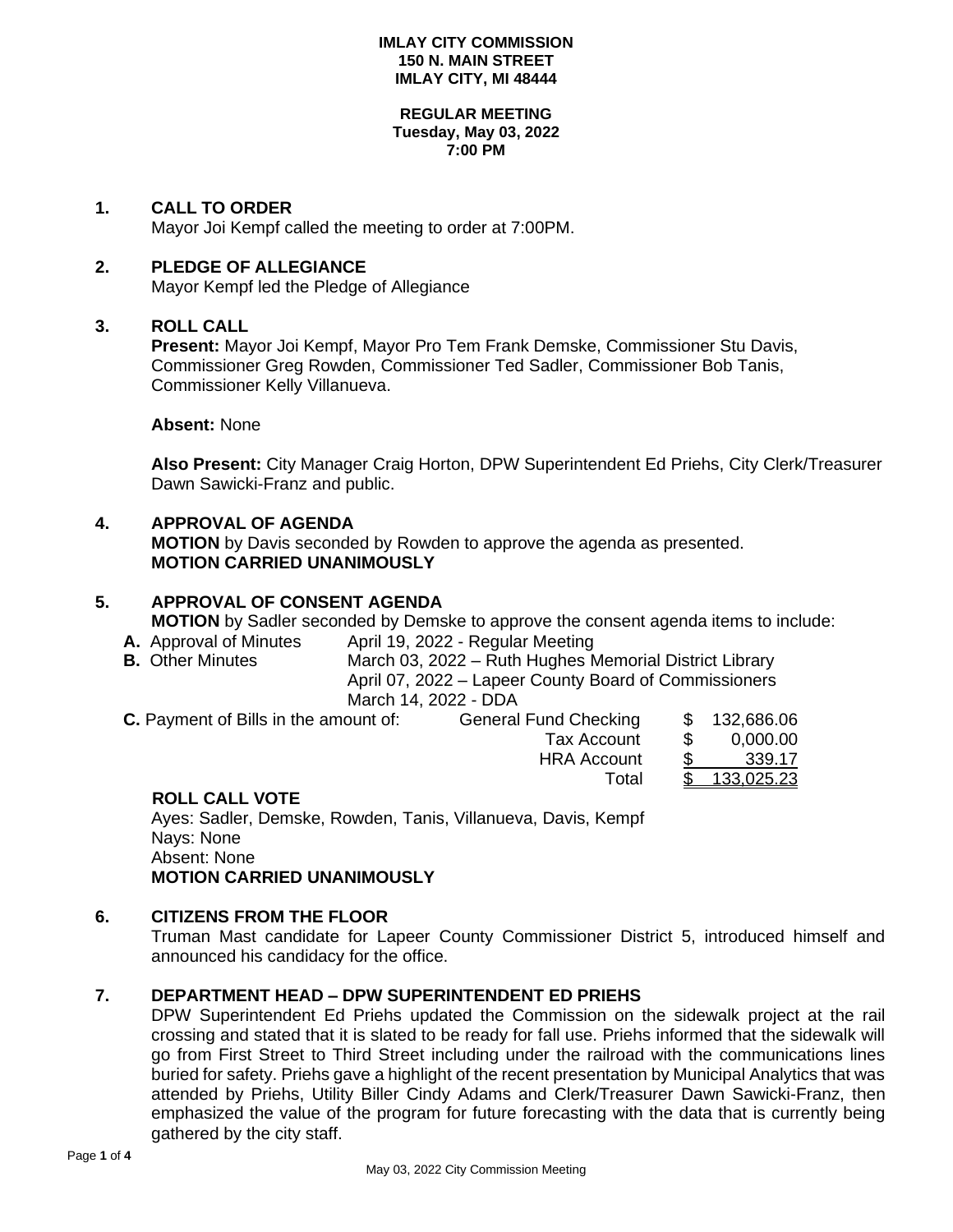#### **REGULAR MEETING Tuesday, May 03, 2022 7:00 PM**

## **A. UTILITY CHOPPER**

Priehs presented a quote for the Bandit Brush Utility Chopper Model 200 to be purchased from Larry Holmes through the MIDEAL program in the amount of \$30,504.00 with a \$2,000.00 credit for the trade-in of the current 30-year old brush chopper.

**MOTION** by Tanis seconded by Sadler to purchase the Bandit Brush Utility Chopper Model 200 at a cost of \$30,504.00 with a \$2,000.00 credit for the trade-in of the current chopper.

### **ROLL CALL VOTE**

Ayes: Tanis, Sadler, Villanueva, Davis, Demske, Rowden, Kempf

Nays: None

Absent: None

# **MOTION CARRIED UNANIMOUSLY**

## **B. DPW ROOF REPLACEMENT**

Priehs explained that the bids for roof replacement came in very high and over budget, therefore he would like to hold off on this project for the time being. No action is needed for this project at this time.

**DISCUSSION ONLY, NO MOTION**

## **C. CRUSHED LIMESTONE DELIVERY**

Priehs offered the explanation that he usually obtains several small loads of limestone when working on projects throughout the season and was hoping that by ordering the full quantity needed at once that he could get better pricing. There were four bids received and Priehs recommends the bid from Vogelsberg Grain Company in Yale at a price of \$19.65 per ton delivered.

**MOTION** by Davis seconded by Demske to purchase 23A crushed limestone delivered from Vogelsberg Grain Company at a price of \$19.65 per ton delivered as recommended.

**ROLL CALL VOTE**

Ayes: Davis, Demske, Rowden, Sadler, Tanis, Villanueva, Kempf Nays: None Absent: None

## **MOTION CARRIED UNANIMOUSLY**

## **8. FY 2022-2023 BUDGET**

- **A. NOTICE AND PUBLICATION MOTION** by Demske and seconded by Tanis to enter notices and publications to record. **MOTION CARRIED UNANIMOUSLY**
- **B. PUBLIC HEARING – OPEN MOTION** by Davis Seconded by Rowden to open the FY 2022-2023 Budget Public Hearing at 7:23PM. **MOTION CARRIED UNANIMOUSLY** No comment
- **C. PUBLIC HEARING – CLOSED** Mayor Kempf closed the public hearing at 7:24PM.
- **D. RESOLUTION 2022-08 FY 2022-2023 BUDGET MOTION** by Demske seconded by Sadler to approve Resolution 2022-08 and adopt the FY 2022- 2023 Budget as presented. **ROLL CALL VOTE** Ayes: Demske, Sadler, Tanis, Villanueva, Davis, Rowden, Kempf Nays: None Absent: None

## **MOTION CARRIED UNANIMOUSLY**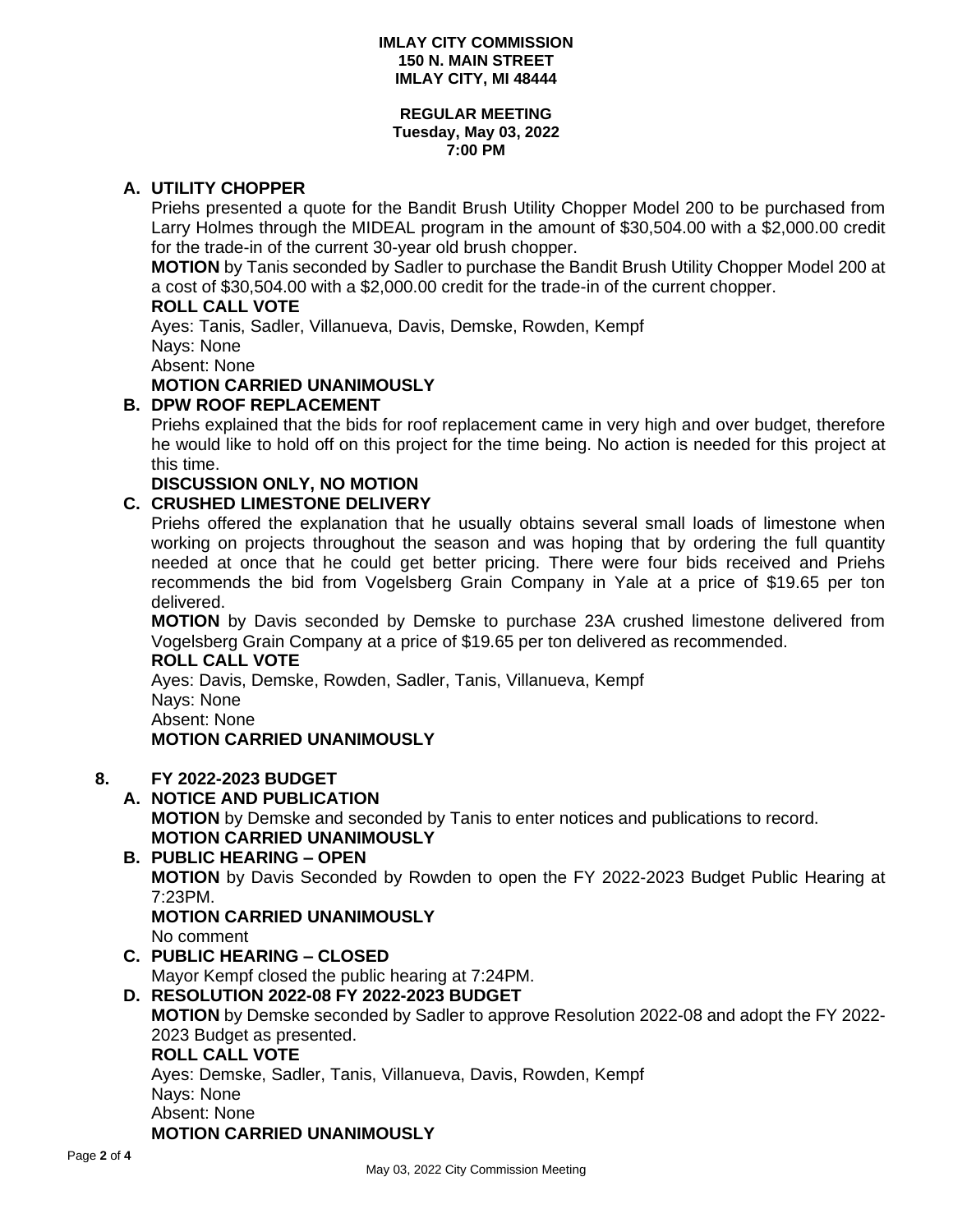#### **REGULAR MEETING Tuesday, May 03, 2022 7:00 PM**

# **9. COMMUNITY DEVELOPMENT BLOCK GRANT (CDBG)**

- **A. NOTICE AND PUBLICATION MOTION** by Tanis and seconded by Demske to enter notices and publications for the CDB Grant as presented to record. **MOTION CARRIED UNANIMOUSLY**
- **B. PUBLIC HEARING – OPEN MOTION** by Davis Seconded by Tanis to open the Community Development Block Grant Public Hearing at 7:25PM. **MOTION CARRIED UNANIMOUSLY**

Discussion regarding the CDBG (Community Development Block Grant) funding for water-related infrastructure: applying for \$1,768,913.00 in CDBG funds for the 2022 Infrastructure Project with the City of Imlay City committing local funds of \$965,316.00 as a committed match.

### **PUBLIC HEARING – CLOSED**

Mayor Kempf closed the public hearing at 7:26PM.

### **C. RESOLUTION 2022-07 COMMUNITY DEVELOPMENT BLOCK GRANT (CDBG)**

Priehs informed that the deadline to apply for this grant is May 15, 2022 and the results should be known by October of 2022.

**MOTION** by Demske seconded by Tanis to approve Resolution 2022-07 application for the Community Development Block Grant in the amount of \$1,768,913.00 with a commitment of local funds in the amount of \$965,316.00.

**ROLL CALL VOTE** Ayes: Demske, Tanis, Villanueva, Davis, Rowden, Sadler, Kempf Nays: None Absent: None **MOTION CARRIED UNANIMOUSLY**

- **10. UNFINISHED BUSINESS NONE**
- **11. NEW BUSINESS** NONE
- **12. CITIZENS FROM THE FLOOR NONE**
- **13. CLOSED SESSION NONE**

### **14. OTHER BUSINESS**

City Manager Horton noted that a preliminary feasibility meeting will be held Wednesday, May 11, 2022 regarding a planned new housing development that will need to be rezoned to R2 from R1 due to the lots being slightly smaller. Horton also informed that there was vandalism of benches and some lights on the Polly Ann Trail recently. Police Chief Selby has applied for a grant for a camera monitoring system through a trail fund grant for security purposes. Chief Selby is also in the process of working on a bullet proof vest grant.